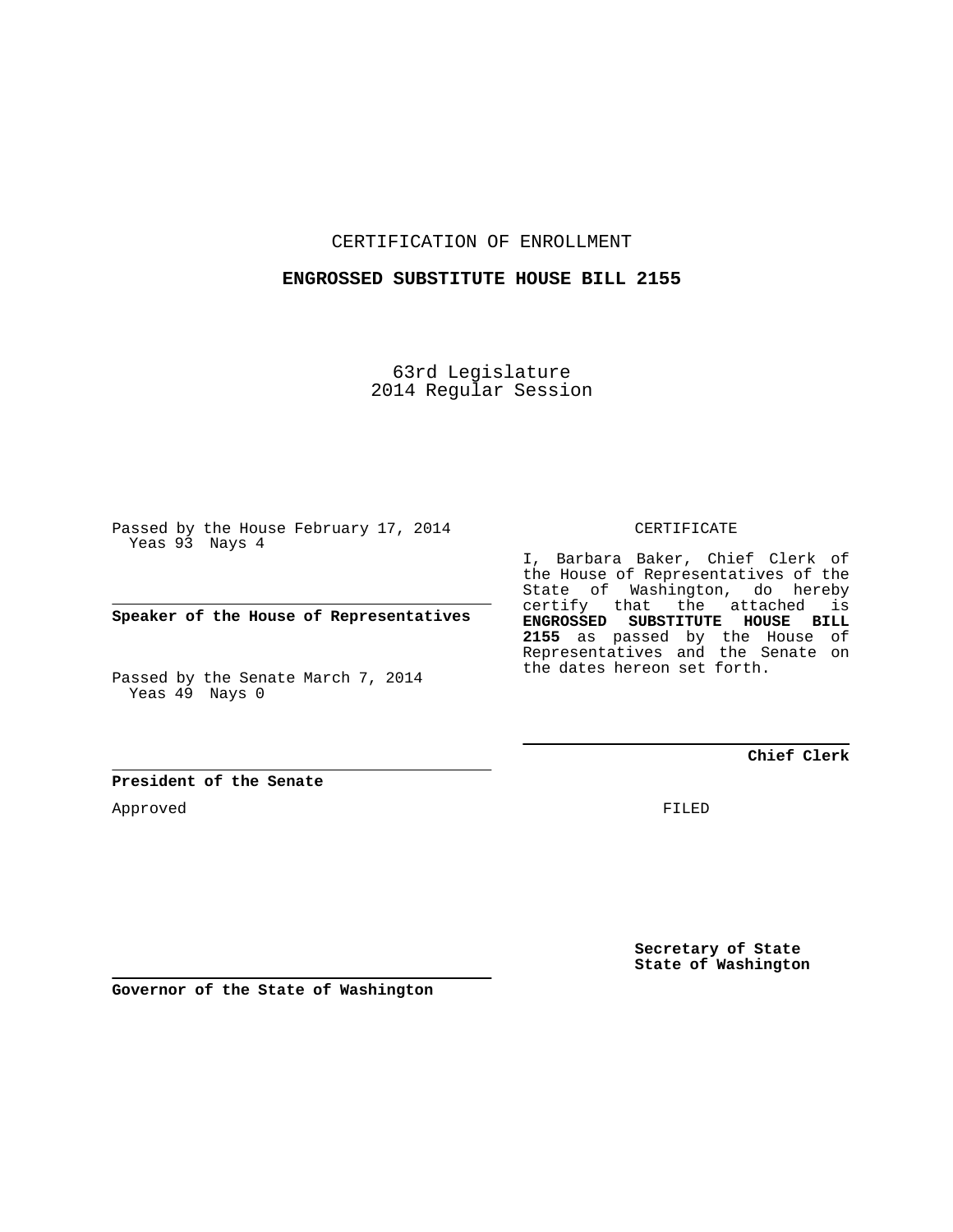## **ENGROSSED SUBSTITUTE HOUSE BILL 2155** \_\_\_\_\_\_\_\_\_\_\_\_\_\_\_\_\_\_\_\_\_\_\_\_\_\_\_\_\_\_\_\_\_\_\_\_\_\_\_\_\_\_\_\_\_

\_\_\_\_\_\_\_\_\_\_\_\_\_\_\_\_\_\_\_\_\_\_\_\_\_\_\_\_\_\_\_\_\_\_\_\_\_\_\_\_\_\_\_\_\_

Passed Legislature - 2014 Regular Session

## **State of Washington 63rd Legislature 2014 Regular Session**

**By** House Government Accountability & Oversight (originally sponsored by Representatives Dahlquist, Hurst, S. Hunt, Morrell, and Moscoso)

READ FIRST TIME 02/05/14.

 1 AN ACT Relating to preventing theft of alcoholic spirits from 2 licensed retailers; amending RCW 66.08.030 and 66.08.050; and adding a 3 new section to chapter 66.28 RCW.

4 BE IT ENACTED BY THE LEGISLATURE OF THE STATE OF WASHINGTON:

 5 NEW SECTION. **Sec. 1.** A new section is added to chapter 66.28 RCW 6 to read as follows:

 7 (1) Subject to the procedural requirements of subsection (3) of 8 this section, the board is authorized to regulate spirits retailers 9 licensed under RCW 66.24.630 for the purpose of reducing the theft of 10 spirits from the premises of such retailers. The authority of the 11 board to implement the regulatory measures set forth in this section 12 requires a finding by the board that a licensee is experiencing an 13 unacceptable rate of spirits theft from its premises. For the purposes 14 of this section, "unacceptable rate of spirits theft" means two or more 15 thefts of spirits from a licensee in a six-month period and that result 16 in a minor unlawfully using or gaining possession of spirits, or that 17 involves, or results in, adults unlawfully providing spirits to minors, 18 and where such thefts result in an incident report being generated by 19 a law enforcement agency.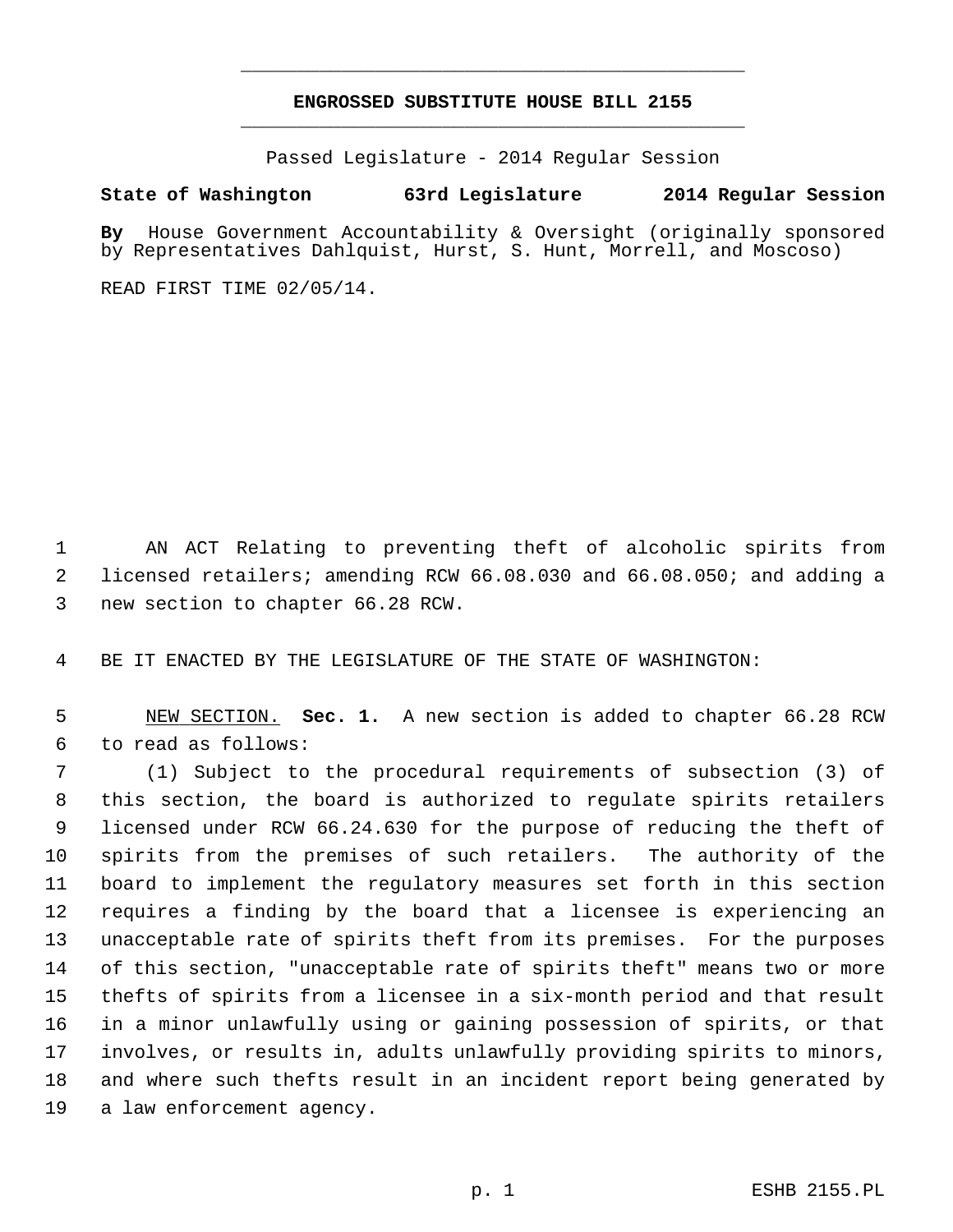1 (2) The regulatory measures that may be considered and implemented 2 under this section may require the imposition of one or more of the 3 following requirements on licensees who are experiencing an 4 unacceptable rate of spirits theft:

 5 (a) Participation in one or more consultations with an authorized 6 representative of the board to discuss and analyze spirits theft 7 issues;

 8 (b) The implementation of inventory control and/or other 9 recordkeeping system designed to reveal and track spirits theft;

10 (c) The structural modification or relocation of the areas where 11 spirits are displayed or stored;

12 (d) The installation of adequate in store security systems;

13 (e) The employment of a sufficient number of staff for the purpose 14 of monitoring display, checkout, and storage areas; and

15 (f) Requiring additional training for the licensee's staff.

16 (3) The imposition of the regulatory provisions authorized under 17 subsection (2) of this section are subject to the following procedural 18 steps and requirements:

19 (a) If a state or local law enforcement agency obtains information 20 indicating that a licensee is experiencing an unacceptable rate of 21 spirits theft, the law enforcement agency is granted the discretionary 22 authority to initiate and participate in, on a voluntary basis, the 23 procedures outlined in this subsection (3). Should the law enforcement 24 agency opt to initiate the investigative and consultation procedures 25 set forth in this subsection (3), the law enforcement agency must first 26 contact the licensee's manager and/or owner to inform him or her of 27 such alleged theft and arrange a meeting with the licensee's manager or 28 owner to discuss theft issues and possible solutions. This first 29 contact by the law enforcement agency with the licensee must occur 30 prior to the law enforcement agency informing the board of the alleged 31 theft issues and thus initiating the procedures set forth in (c) 32 through (h) of this subsection. At this early stage of the law 33 enforcement consultation process, the board may not be involved in the 34 investigation of the theft allegation until such time as the law 35 enforcement agency has had an opportunity to consult with the 36 licensee's manager or owner as provided under this subsection (3)(a).

37 (b) Following the initial consultation between the law enforcement 38 agency and the licensee as required under (a) of this subsection, the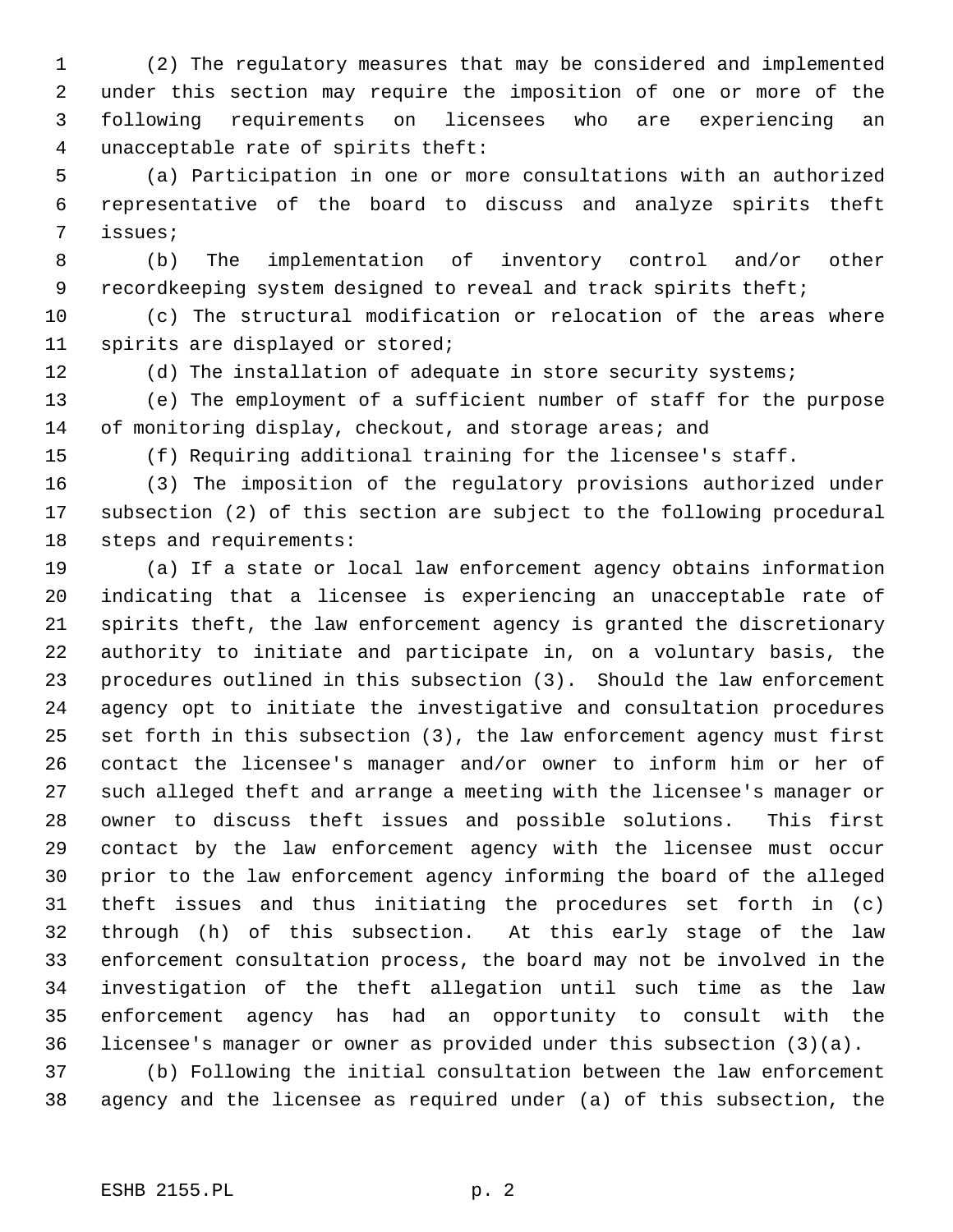1 law enforcement agency is granted the discretionary authority to forego 2 any further consultation with the licensee and may terminate its 3 investigation of the theft allegation. However, if the law enforcement 4 agency opts to continue the consultation process with the licensee and 5 proceed with its investigation, the law enforcement agency must 6 endeavor to work with the licensee to identify theft issues and reach 7 cooperative agreements regarding measures that should be taken to 8 eliminate spirits theft problems.

 9 (c) If during the consultation process outlined under (a) and (b) 10 of this subsection the law enforcement agency determines that no 11 spirits theft problem exists at the premises of the licensee, or that 12 the licensee has taken the steps necessary to adequately address the 13 theft problem, then the procedural processes outlined in this section 14 may be terminated at the discretion of the law enforcement agency 15 without the involvement of the board. However, if the law enforcement 16 agency finds that a spirits theft problem exists at the licensee's 17 premises and the licensee either refuses or fails to implement remedial 18 measures adequate to address the theft problem, or otherwise fails to 19 cooperate with the law enforcement agency, then the law enforcement 20 agency must formally inform the board in writing regarding the 21 licensee's lack of cooperation in resolving its spirits theft problem.

22 (d) Upon the receipt of law enforcement agency notification as 23 required under (c) of this subsection, the board must provide written 24 notification to the licensee of the alleged theft problem and may 25 demand that the licensee participate in a consultation process 26 involving a representative of the board and the licensee. The 27 reporting law enforcement agency may be included in this consultation 28 process at the discretion of the board and upon the agreement of the 29 law enforcement agency. The licensee's participation in the 30 consultation process is mandatory and the licensee is entitled to at 31 least thirty days' notice by the board. In the event a licensee fails 32 to attend or otherwise cooperate in initial or subsequent 33 consultations, the board is authorized to suspend the licensee's 34 spirits retail license until such time as the retailer is in compliance 35 with the requirements of this subsection (3)(d).

36 (e) At the consultation, the board must provide the licensee with 37 any information or evidence pertinent to any allegation that the 38 retailer has an unacceptable spirits theft rate. The licensee must be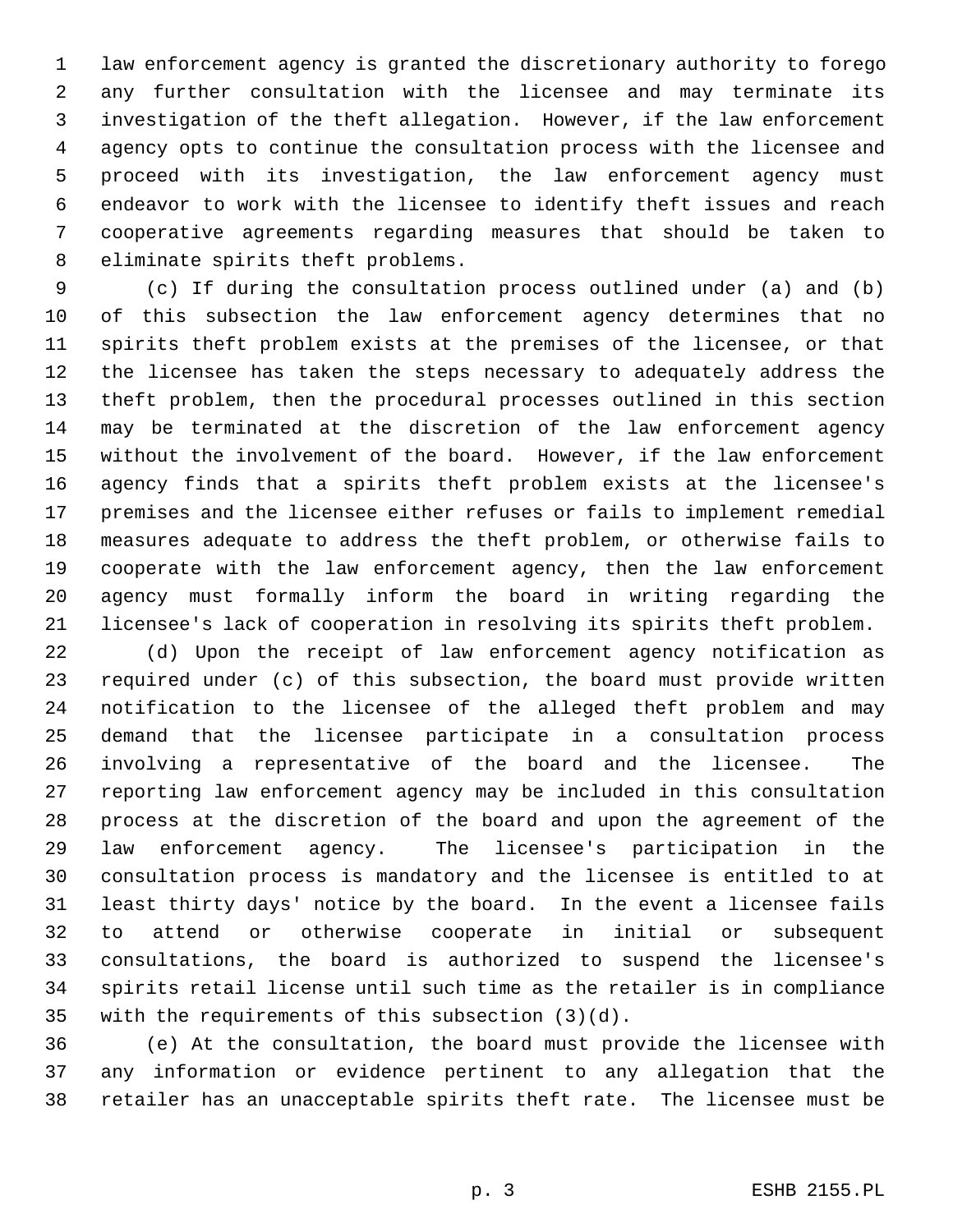1 provided with a reasonable opportunity to respond and present evidence, 2 and, if necessary, the consultation may be continued at the discretion 3 of the board to allow adequate time for the licensee to prepare such 4 response.

 5 (f) At the conclusion of the initial consultation process, if the 6 board finds that the licensee has an unacceptable spirits theft rate, 7 it may develop a corrective action plan outlining the remedial measures 8 that must be taken by the licensee pursuant to subsection (2) of this 9 section. In developing the plan, the board must make a concerted 10 effort to obtain voluntary participation in the plan by the licensee. 11 At every step in the consultation and corrective action plan process, 12 the board is encouraged to work with the licensee in a cooperative 13 manner and, where possible, to strive for voluntary agreements with the 14 licensee. However, in the absence of licensee cooperation or 15 agreement, the board is authorized to unilaterally develop and enforce 16 a corrective action plan as authorized under this section. Once the 17 plan is finalized, it must be filed with the board and a copy provided 18 to the licensee either personally or through certified mail.

19 (g) Not more than thirty days after the filing and service of the 20 original corrective action plan, the board must schedule one or more 21 follow up consultations with the licensee. The purpose of these 22 consultations is to review the licensee's performance with respect to 23 the requirements of the corrective action plan and to generally assess 24 the licensee's progress in addressing spirits theft issues. If the 25 licensee is following the corrective action plan but is continuing to 26 experience an unacceptable spirits theft rate, then the board and the 27 licensee may review and revise the plan as deemed necessary by the 28 board. Following the filing of a revised plan, the board may schedule 29 one or more follow-up consultations at its discretion.

30 (h) During the review process established in (g) of this 31 subsection, if the board finds that the licensee has failed to comply 32 with the requirements of the original or revised corrective action plan 33 the board may:

34 (i) Demand that the licensee take remedial steps so as to be 35 compliant with the corrective action plan and schedule an additional 36 follow-up consultation at the board's discretion; or

37 (ii) If the licensee's noncompliance is deemed to be willful,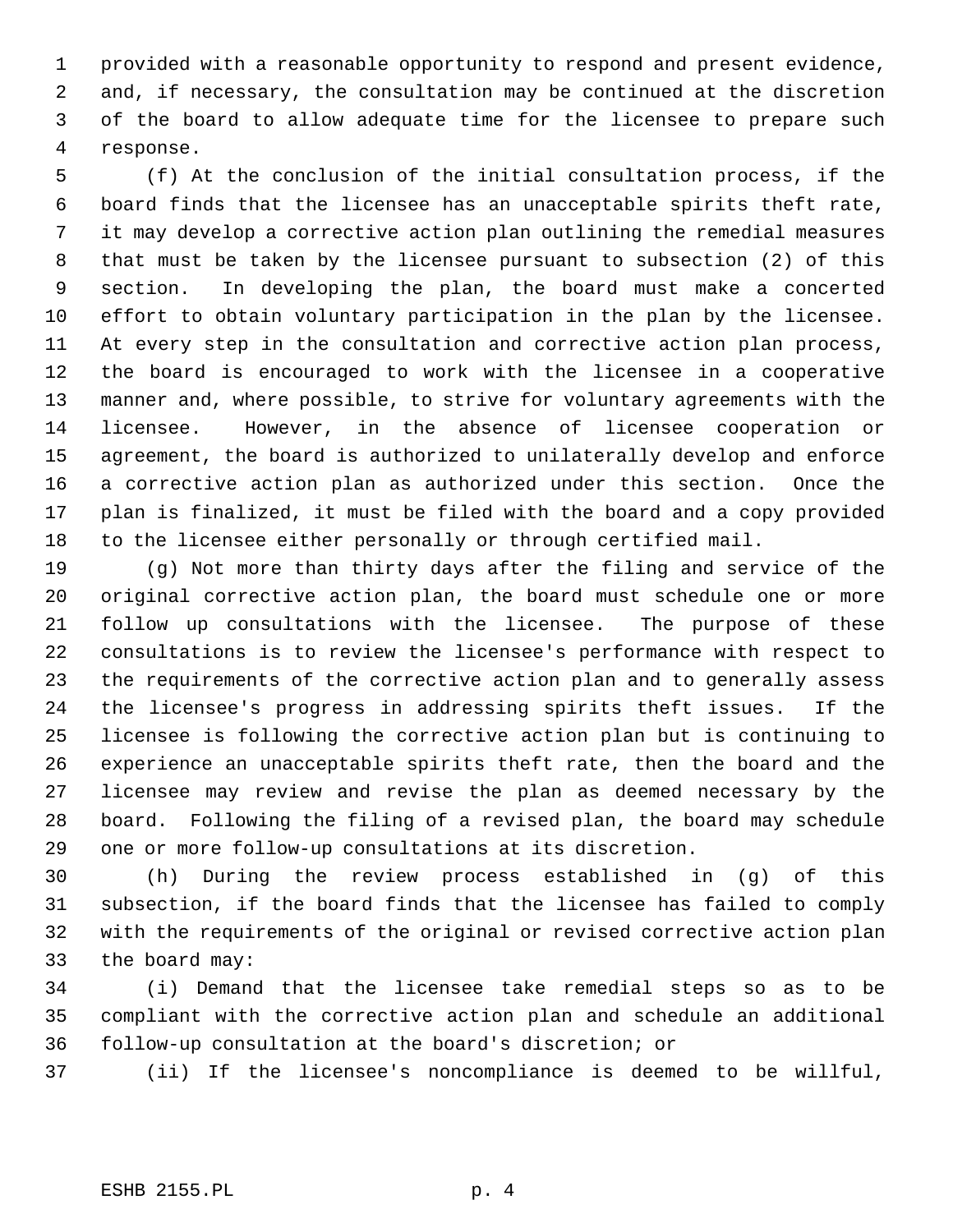1 suspend the retailer's spirits retail license for a period to be 2 determined by the board by rule.

 3 (i) If a licensee remains consistently noncompliant with the 4 original corrective action plan and any revised plans for a period of 5 at least nine months, then the board is authorized to suspend or revoke 6 the licensee's spirits retail license.

 7 (4) The board is granted the rule-making authority necessary to 8 implement and enforce the provisions of this section pertaining to the 9 regulation of licensees deemed to have unacceptable spirits theft 10 rates.

11 (5) If the board suspends or revokes a licensee's spirits retail 12 license under this section, the licensee may appeal and request a 13 hearing under chapter 34.05 RCW, the administrative procedure act.

14 **Sec. 2.** RCW 66.08.030 and 2012 c 2 s 204 are each amended to read 15 as follows:

16 The power of the board to make regulations under chapter 34.05 RCW 17 extends to:

18 (1) Prescribing the duties of the employees of the board, and 19 regulating their conduct in the discharge of their duties;

20 (2) Prescribing an official seal and official labels and stamps and 21 determining the manner in which they must be attached to every package 22 of liquor sold or sealed under this title, including the prescribing of 23 different official seals or different official labels for different 24 classes of liquor;

25 (3) Prescribing forms to be used for purposes of this title or the 26 regulations, and the terms and conditions to be contained in permits 27 and licenses issued under this title, and the qualifications for 28 receiving a permit or license issued under this title, including a 29 criminal history record information check. The board may submit the 30 criminal history record information check to the Washington state 31 patrol and to the identification division of the federal bureau of 32 investigation in order that these agencies may search their records for 33 prior arrests and convictions of the individual or individuals who 34 filled out the forms. The board must require fingerprinting of any 35 applicant whose criminal history record information check is submitted 36 to the federal bureau of investigation;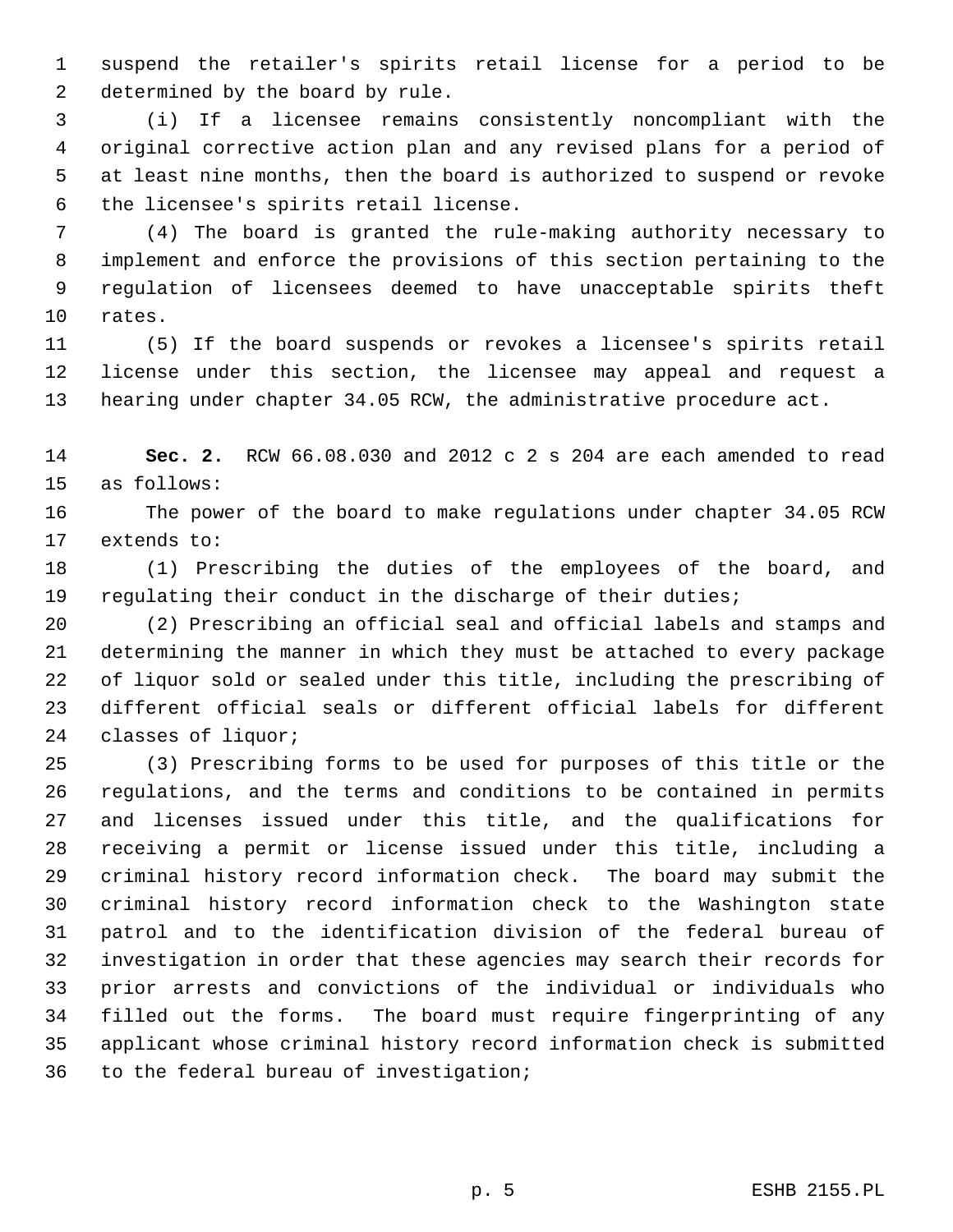1 (4) Prescribing the fees payable in respect of permits and licenses 2 issued under this title for which no fees are prescribed in this title, 3 and prescribing the fees for anything done or permitted to be done 4 under the regulations;

 5 (5) Prescribing the kinds and quantities of liquor which may be 6 kept on hand by the holder of a special permit for the purposes named 7 in the permit, regulating the manner in which the same is kept and 8 disposed of, and providing for the inspection of the same at any time 9 at the instance of the board;

10 (6) Regulating the sale of liquor kept by the holders of licenses 11 which entitle the holder to purchase and keep liquor for sale;

12 (7) Prescribing the records of purchases or sales of liquor kept by 13 the holders of licenses, and the reports to be made thereon to the 14 board, and providing for inspection of the records so kept;

15 (8) Prescribing the kinds and quantities of liquor for which a 16 prescription may be given, and the number of prescriptions which may be 17 given to the same patient within a stated period;

18 (9) Prescribing the manner of giving and serving notices required 19 by this title or the regulations, where not otherwise provided for in 20 this title;

21 (10) Regulating premises in which liquor is kept for export from 22 the state, or from which liquor is exported, prescribing the books and 23 records to be kept therein and the reports to be made thereon to the 24 board, and providing for the inspection of the premises and the books, 25 records and the liquor so kept;

26 (11) Prescribing the conditions and qualifications requisite for 27 the obtaining of club licenses and the books and records to be kept and 28 the returns to be made by clubs, prescribing the manner of licensing 29 clubs in any municipality or other locality, and providing for the 30 inspection of clubs;

31 (12) Prescribing the conditions, accommodations, and qualifications 32 requisite for the obtaining of licenses to sell beer, wines, and 33 spirits, and regulating the sale of beer, wines, and spirits 34 thereunder;

35 (13) Specifying and regulating the time and periods when, and the 36 manner, methods and means by which manufacturers must deliver liquor 37 within the state; and the time and periods when, and the manner,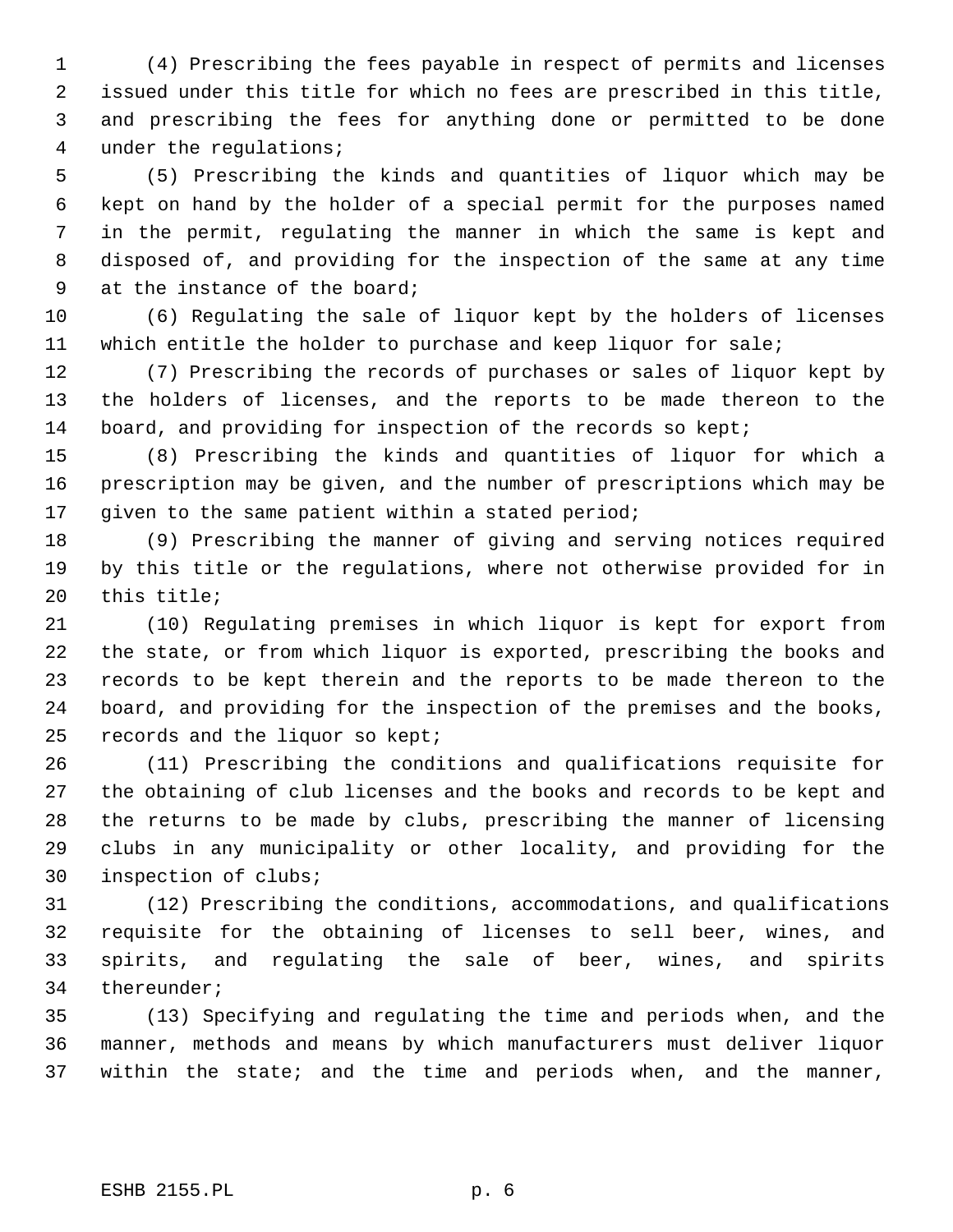1 methods and means by which liquor may lawfully be conveyed or carried 2 within the state;

 3 (14) Providing for the making of returns by brewers of their sales 4 of beer shipped within the state, or from the state, showing the gross 5 amount of such sales and providing for the inspection of brewers' books 6 and records, and for the checking of the accuracy of any such returns;

 7 (15) Providing for the making of returns by the wholesalers of beer 8 whose breweries are located beyond the boundaries of the state;

 9 (16) Providing for the making of returns by any other liquor 10 manufacturers, showing the gross amount of liquor produced or 11 purchased, the amount sold within and exported from the state, and to 12 whom so sold or exported, and providing for the inspection of the 13 premises of any such liquor manufacturers, their books and records, and 14 for the checking of any such return;

15 (17) Providing for the giving of fidelity bonds by any or all of 16 the employees of the board. However, the premiums therefor must be 17 paid by the board;

18 (18) Providing for the shipment of liquor to any person holding a 19 permit and residing in any unit which has, by election pursuant to this 20 title, prohibited the sale of liquor therein;

21 (19) Prescribing methods of manufacture, conditions of sanitation, 22 standards of ingredients, quality and identity of alcoholic beverages 23 manufactured, sold, bottled, or handled by licensees and the board; and 24 conducting from time to time, in the interest of the public health and 25 general welfare, scientific studies and research relating to alcoholic 26 beverages and the use and effect thereof;

27 (20) Seizing, confiscating and destroying all alcoholic beverages 28 manufactured, sold or offered for sale within this state which do not 29 conform in all respects to the standards prescribed by this title or 30 the regulations of the board. However, nothing herein contained may be 31 construed as authorizing the liquor board to prescribe, alter, limit or 32 in any way change the present law as to the quantity or percentage of 33 alcohol used in the manufacturing of wine or other alcoholic beverages; 34 (21) Monitoring and regulating the practices of license holders as 35 necessary in order to prevent the theft and illegal trafficking of 36 liquor pursuant to section 1 of this act.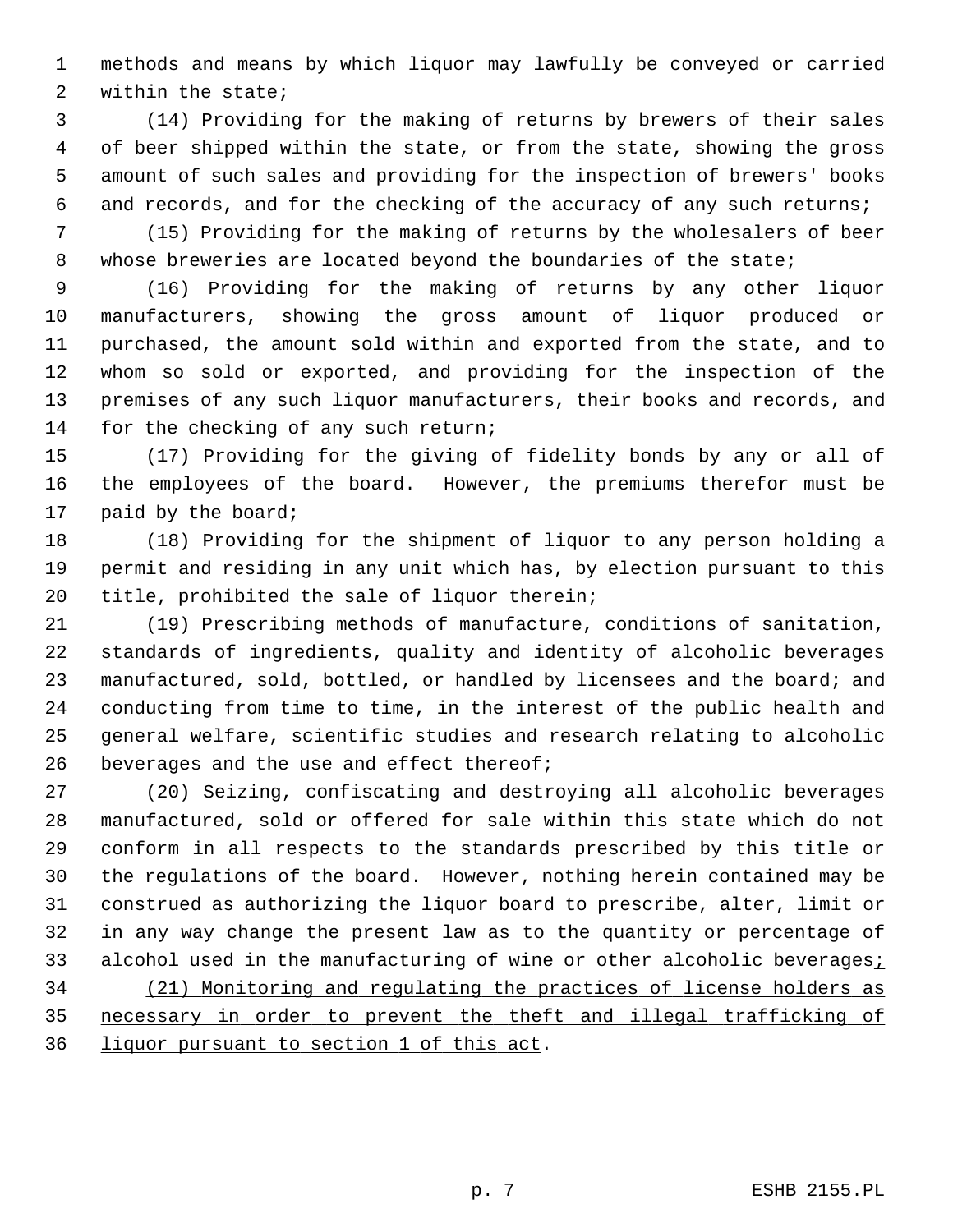1 **Sec. 3.** RCW 66.08.050 and 2012 c 2 s 107 are each amended to read 2 as follows:

 3 The board, subject to the provisions of this title and the rules, 4 must:

 5 (1) Determine the nature, form and capacity of all packages to be 6 used for containing liquor kept for sale under this title;

 7 (2) Execute or cause to be executed, all contracts, papers, and 8 documents in the name of the board, under such regulations as the board 9 may fix;

10 (3) Pay all customs, duties, excises, charges and obligations 11 whatsoever relating to the business of the board;

12 (4) Require bonds from all employees in the discretion of the 13 board, and to determine the amount of fidelity bond of each such 14 employee;

15 (5) Perform services for the state lottery commission to such 16 extent, and for such compensation, as may be mutually agreed upon 17 between the board and the commission;

18 (6) Accept and deposit into the general fund-local account and 19 disburse, subject to appropriation, federal grants or other funds or 20 donations from any source for the purpose of improving public awareness 21 of the health risks associated with alcohol consumption by youth and 22 the abuse of alcohol by adults in Washington state. The board's 23 alcohol awareness program must cooperate with federal and state 24 agencies, interested organizations, and individuals to effect an active 25 public beverage alcohol awareness program;

26 (7) Monitor and regulate the practices of licensees as necessary in 27 order to prevent the theft and illegal trafficking of liquor pursuant 28 to section 1 of this act;

29 (8) Perform all other matters and things, whether similar to the 30 foregoing or not, to carry out the provisions of this title, and has 31 full power to do each and every act necessary to the conduct of its 32 regulatory functions, including all supplies procurement, preparation 33 and approval of forms, and every other undertaking necessary to perform 34 its regulatory functions whatsoever, subject only to audit by the state 35 auditor. However, the board has no authority to regulate the content 36 of spoken language on licensed premises where wine and other liquors 37 are served and where there is not a clear and present danger of